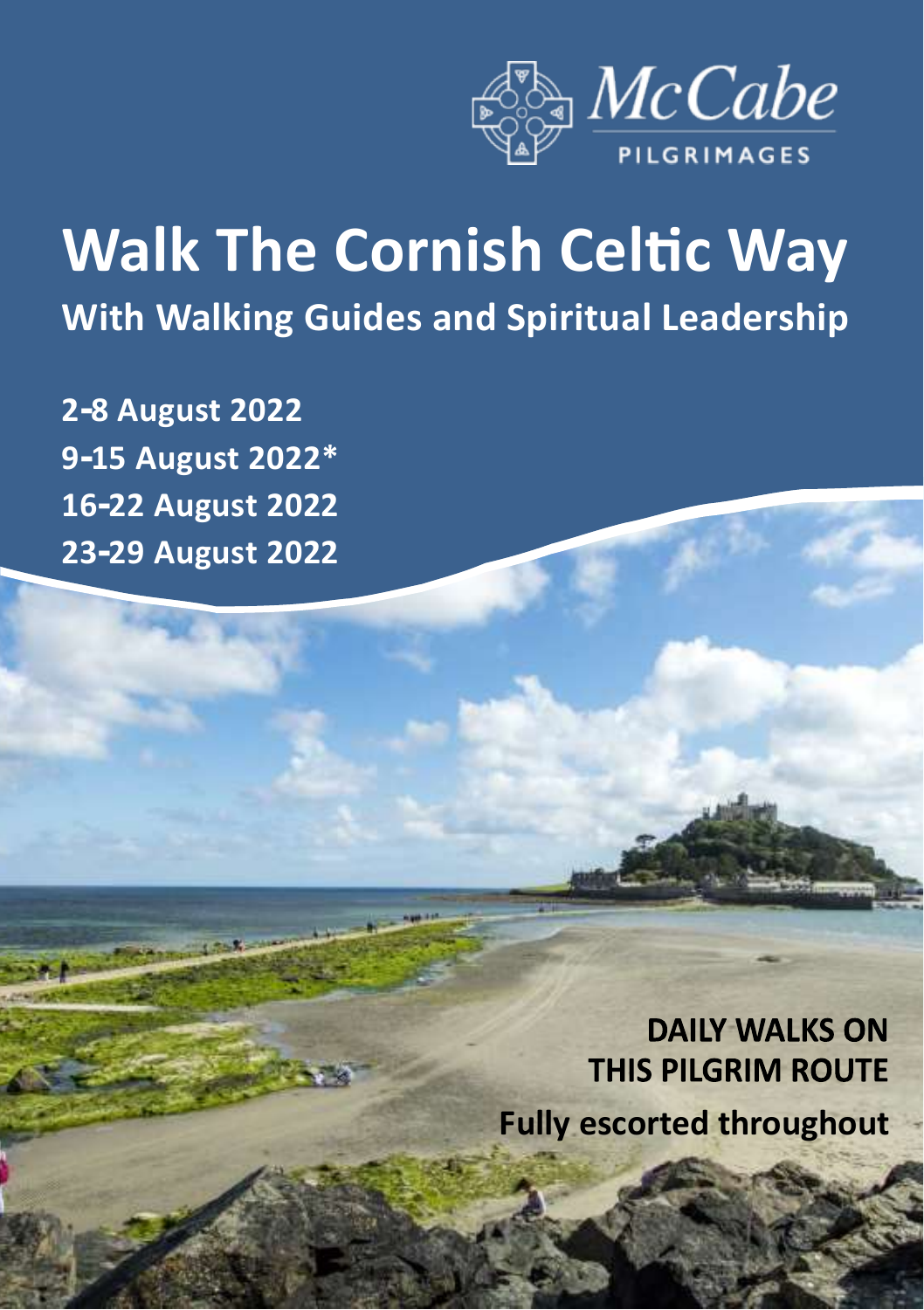

## **Walk in the footsteps of the Cornish Celtic Saints**

The Cornish Celtic Way is a new pilgrimage route covering 125 miles through Cornwall from St. Germans to St. Michael's Mount. It incorporates over 60 miles of the Cornish coastal path as well as two established pilgrimage routes: The Saints' Way and St. Michael's Way. The Cornish Celtic Way is divided into 16 walks.

Walk some of the highlights of the route, returning each night to enjoy the peaceful

surroundings, comfort and home-cooked food at Epiphany House in Truro.

There are five walking days, each day walking a different part of the Cornish Celtic Way. Experienced local walking guides will lead the walks and our driver will take you to the start and pick you up at the end of each day's walk.

Relaxed and informal evenings include an optional short spiritual engagement with reflections on the Celtic Saints.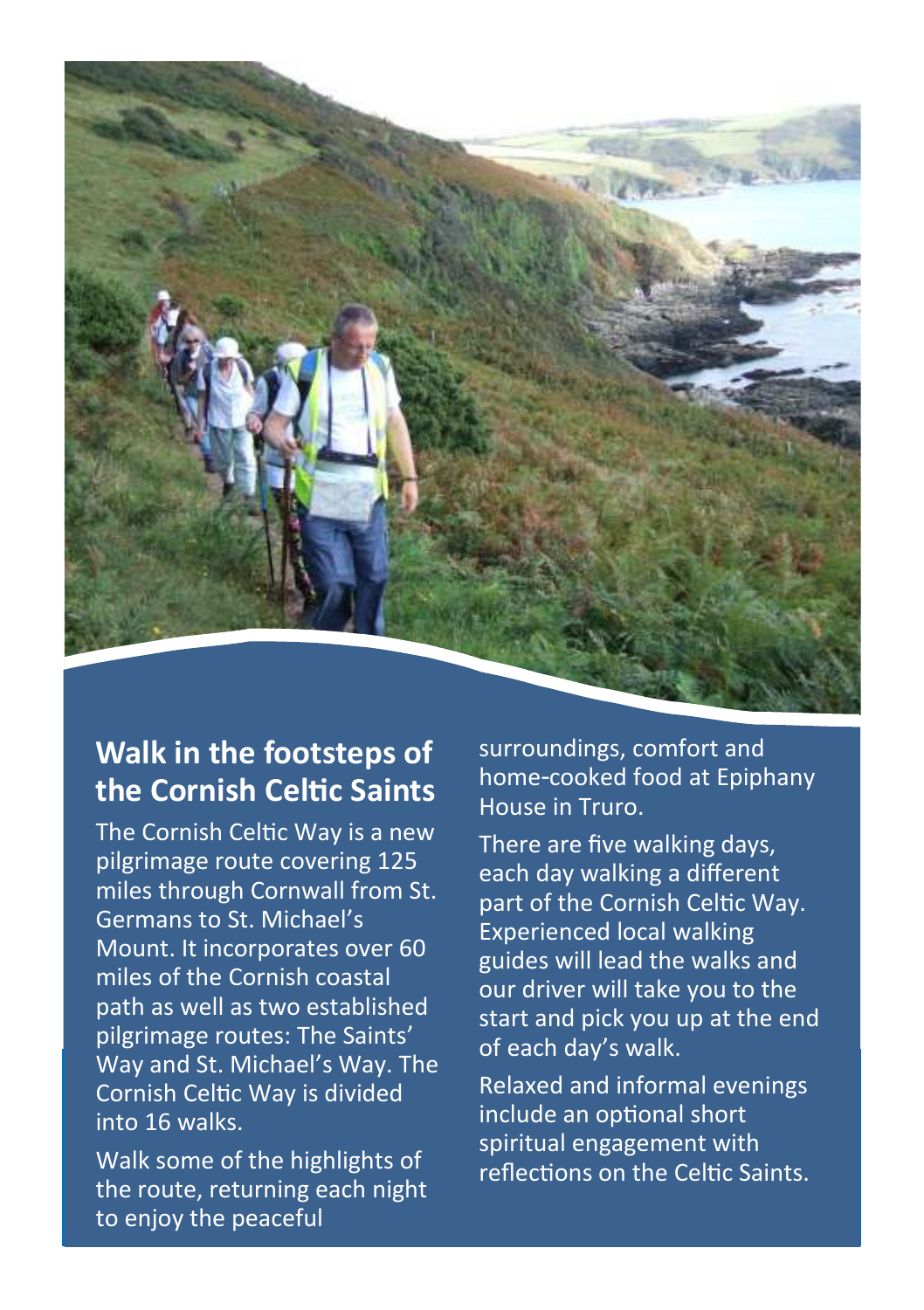# **PRACTICAL INFORMATION**

#### **The cost of this pilgrimage includes most things except travel to Truro:**

**£1,195 per person** in a room in the main house with own separate bathroom

**£1,275 per person** in a room in the new wing with en-suite bathroom

#### **What's Included**

Accommodation in a double, twin or single room, daily cooked breakfast. packed lunch and a three-course dinner are included, as well as unlimited tea and coffee. We also include all the guide fees and various gratuities, which the tour leader or guide will disburse to those who help us on our journey. We will have our own transport to take us to the start of the walk each day and pick us up at the end of the days' journey.

#### **Travelling Alone**

Single rooms are available. The single supplement is £95 per person.

#### **Special Requests**

Special diets and other requests should be noted on the booking form.

#### **Deposit and Payment**

A £200 per person deposit is payable now with the balance due within July. Final details will be confirmed in your travel wallet two weeks before travel.

#### **Travel Insurance**

You may want insurance cover in the event that you need to cancel your trip. We are not offering UK cover, but you can buy this online or at a post office.

**Reserve your place now by calling the McCabe team or complete a booking form and send it to us at the address opposite with a deposit of £200 per person. Please make cheques payable to 'McCabe Travel Ltd' or you can pay with a debit or credit card.**

Each day we will walk part of the Cornish Celtic Way. You can expect to cover around 6-8 miles per day over terrain which includes stunning and sometimes steep coastal walks, taking in churches, holy wells and other special places along the way. Luggage remains at Epiphany House, so you only need to walk with a day pack.

Sunshine with scattered showers is not uncommon but equally it can be hot. We will keep an eye on the daily weather forecast and the guide will plan our walking and stops accordingly.

*This is a walking pilgrimage, so a good level of fitness is required and it is essential to start preparatory walks before departure. If for any reason you are unable to complete a walk or need some rest time, you can arrange a taxi for yourself back to base. As we stay in one location you only need to walk each day with a day pack to carry water, packed lunch, sun cream, hat, rain wear, blister plasters, spare socks etc. Do wear sturdy shoes or boots suitable for walking long distances.* 

#### **Financial Security**

All monies paid are fully protected through McCabe's membership of the ABTOT bonding scheme. McCabe are also members of the Association of Independent Tour Operators and abide by the Association's code of conduct.

**McCabe Pilgrimages 11 Hillgate Place London SW12 9ER**

**Tel: 020 8675 6828 Email: info@mccabe-travel.co.uk www.mccabe-travel.co.uk**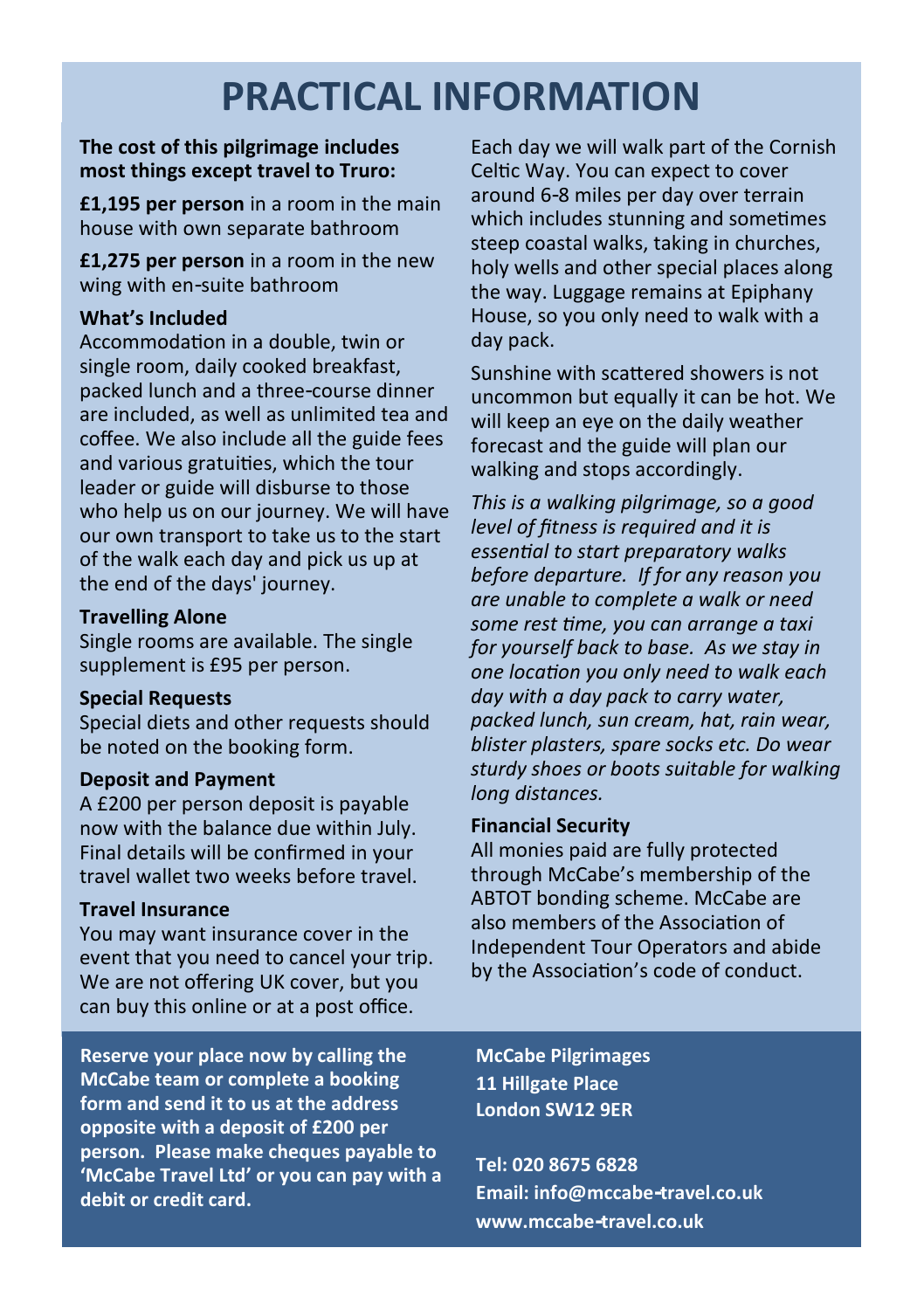

### **The Cornish Celtic Way**

The Cornish Celtic Way is a new pilgrimage route covering 125 miles through Cornwall from St. Germans to St. Michael's Mount. It incorporates over 60 miles of the Cornish coastal path as well as two established pilgrimage routes: The Saints' Way and St. Michael's Way. The Cornish Celtic Way is divided into 16 walks.

The aim of the Cornish Celtic Way is to aid people of all ages who are interested in spirituality to explore faith in a different way. We believe that having faith isn't about just going to a place of worship – it's about getting out and experiencing it in everyday life as well. We hope that the Cornish Celtic Way will develop spiritual growth and personal reflection through stories of the Celtic Saints, Cornwall's rich history, incredible landscape and the people and communities that will be encountered along the way.

The Celtic saints engaged with nature and believed an understanding of God is revealed through it. They risked everything to bring Christianity to Cornwall between 500 and 600AD. The Cornish Celtic Way will guide people to walk in their footsteps, see what they saw and experience places of special significance where the Saints had been such as Celtic crosses, standing stones, holy wells and churches.

# **Buy** *A Cornish Celtic Way*

Nigel Marns has published a book, 'A Cornish Celtic Way' which provides an overall guide for this route. Visit www.cornishcelticway.co.uk to purchase the book for £15 including UK postage. All profits go back into the Cornish Celtic Way project. Do remember that we will give you your Passport on the first evening so no need to purchase this.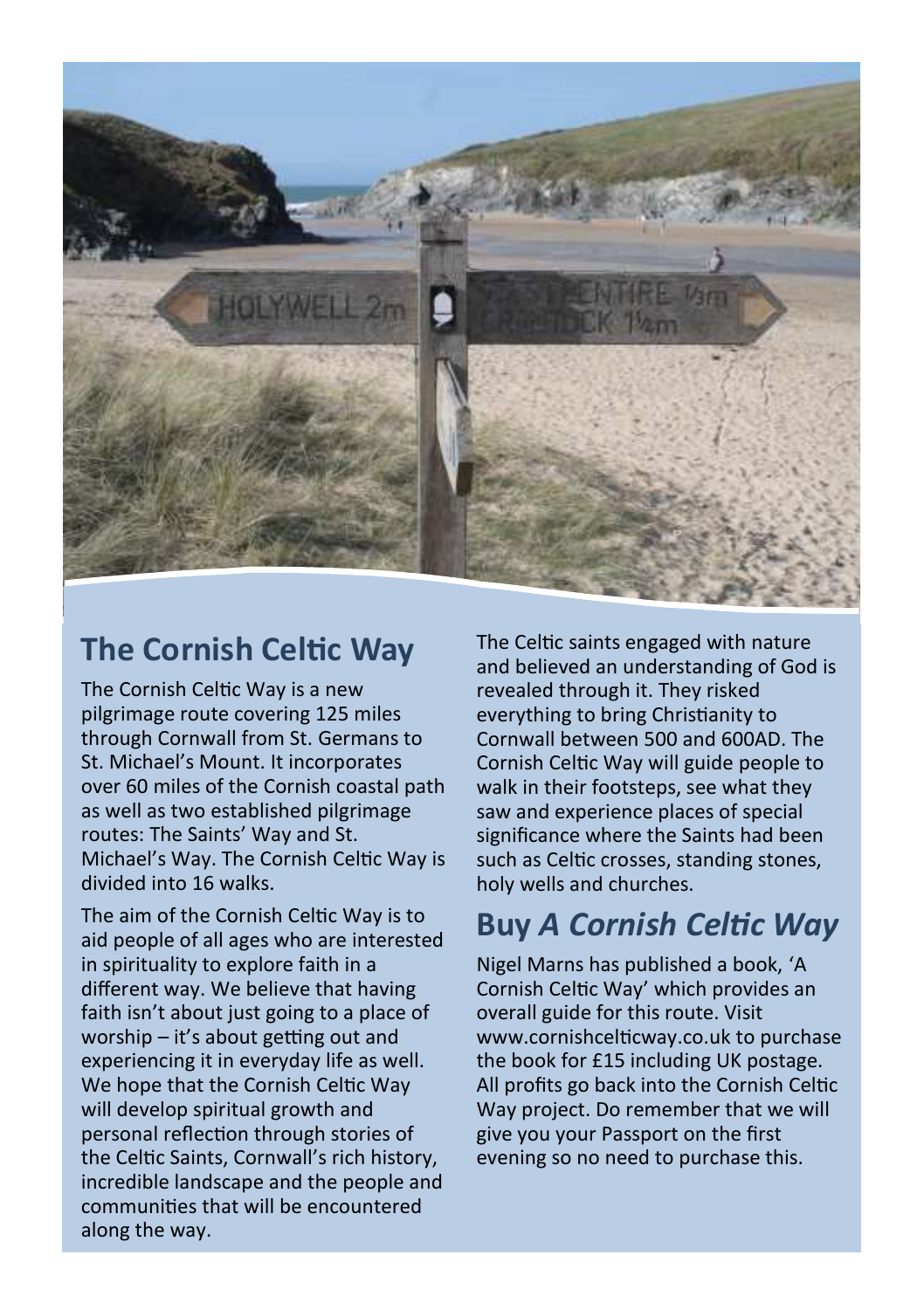

**\*9-15 August will include a series of different daily walks designed for people who completed these walks in 2021**

#### **Day 1 | Travel to Truro, Cornwall**

Independent travel to Truro. We check in from 16:00 at Epiphany House where we stay for six nights. Dinner is at 18:00 and is followed by an introduction to the Cornish Celtic Way and walking advice with our lead walking guide.

#### **Day 2 | Lansallos to Polruan (6 miles)**

We drive to St. Ildierna Church in Lansallos where we take a beautiful walk down the rough coastal path, enjoying spectacular views round to Lantic Bay. We stop at St. Wyllow in Lanteglos by Fowey for lunch before continuing along gentle Hall Walk through woodlands and fields to Polruan. There are excellent views west from the ruins of St. Saviour's Chapel across to Fowey and the coast towards St. Austell and beyond.

#### **Day 3 | Withiel to St. Issey (7.5 miles)**

We drive to Withiel Church and take an inland walk down the valley then up a rough, steep road across fields towards St. Breock Downs for lunch. We then walk on lanes, across fields and along paths to reach St. Issey Church.

**Day 4 | Padstow to Constantine Bay (6 miles)** We travel to St. Petroc Church, Padstow to walk through fields and lanes to the gentle

coastal path. Our lunch stop is at St. Merryn Church and from there we make our way on winding roads and across cattle fields to St. Constantine Chapel. Our walk finishes at Constantine Bay.

**Day 5 | Crantock to St. Piran's Oratory (7 miles)** After breakfast we leave for Crantock Church to walk along roads and across the common to the Holywell on the golf course. We arrive at Cubert Church for lunch. We walk down the valley, across woodland and up a steep lane towards St. Piran's Oratory.

#### **Day 6 | Trencrom to St. Michael's Mount (6 miles)**

Our day begins with a drive to Trencrom where we walk up Trencrom Hill and down, across cattle fields to Ludgvan Church and then stop for lunch. In the afternoon it's an easy walk to Marazion Beach from where we can enjoy the view of St. Michael's Mount. Our plan is to cross the causeway and visit the chapel on St. Michael's Mount.

#### **Day 7 | Homeward Bound**

Independent travel home. Check out time is 10:00am.

*Days and times are subject to change depending on weather and tides. Our guide will keep us informed.*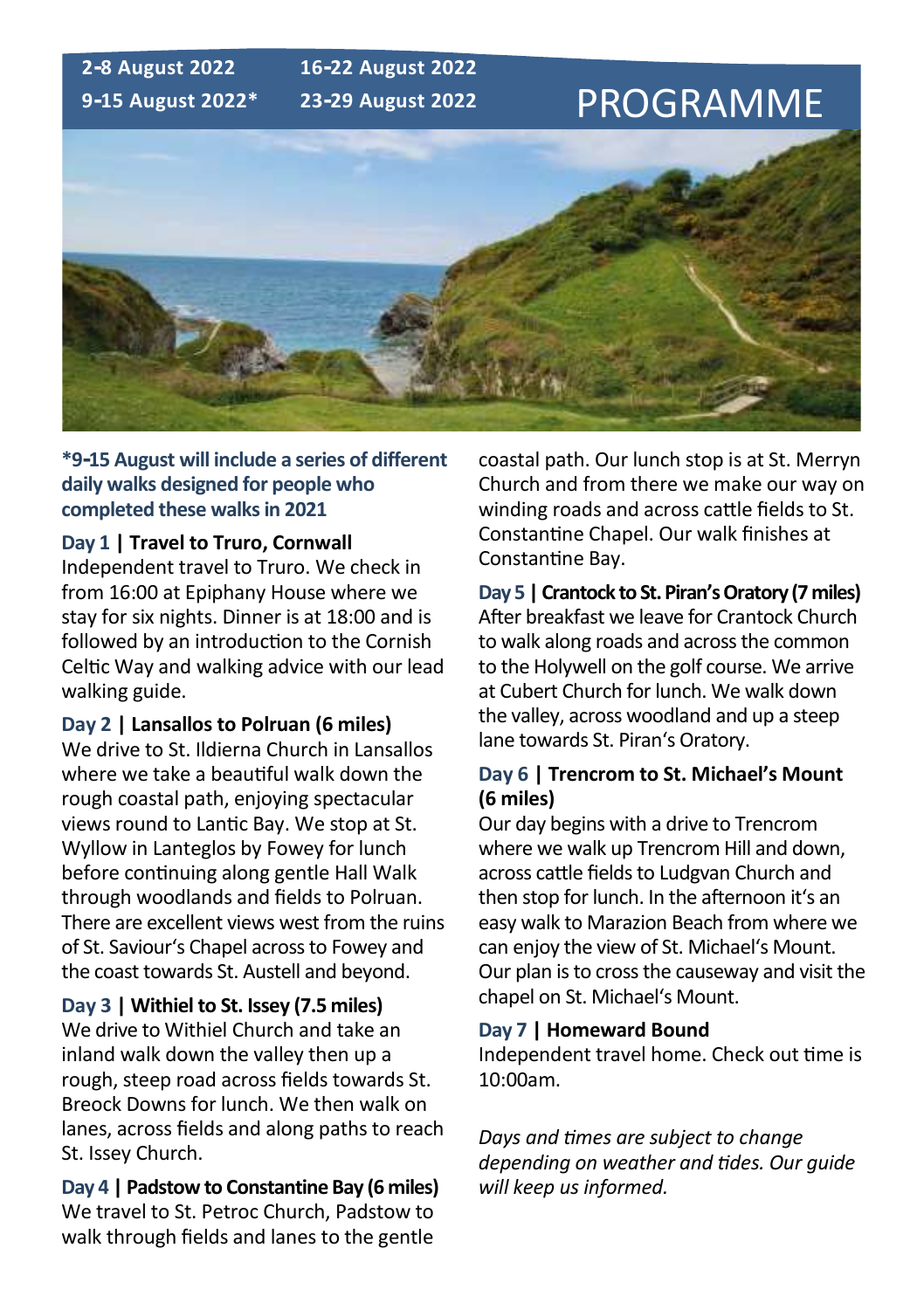

You will stay for six nights at Epiphany House on the outskirts of Truro. A haven of peace in the heart of Cornwall.

This beautiful historic house sits within spacious, well-kept gardens which look out from Kenwyn over the edge of the cathedral city to the fields near Idless Woods. The house combines comfort with elegance and has a wonderful, peaceful atmosphere.

Formerly the Bishop's Palace and the home of the Sisters of the Community of the Epiphany, the house now provides an excellent place for retreats and quiet days for those seeking space for rest and reflection.

There are seven en-suite bedrooms in the new wing. In the main house each bedroom has a hand basin and its own private bathroom facilities close by. Bedrooms are a mixture of double, twin and single occupancy.

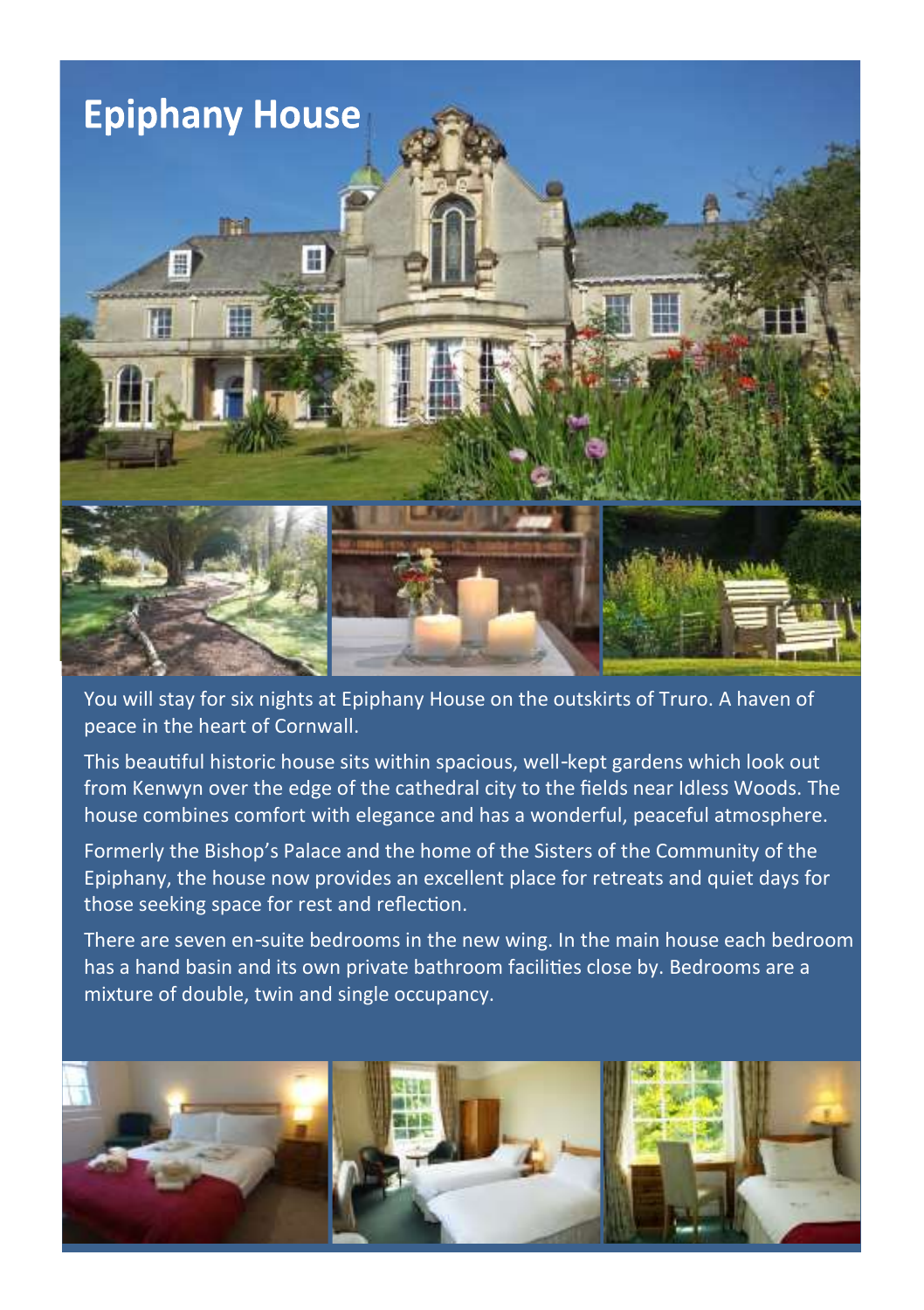# **Travel Information**

You make your own way to Truro by car, train or coach. You can also fly to Newquay. We suggest that you plan your travel to arrive in Truro between 16:00 and 17:00. Check in begins at 16:00 and dinner is served at 18:00.

#### **By Car**

If you are driving, there is plenty of free parking at Epiphany House. Access from the A30 is straightforward and the postcode is TR1 3DR.

#### **By Train**

Truro station is a 5 minute taxi ride from Epiphany House.

#### **By Coach**

National Express coaches serve Truro and the coach stop at Lemon Quay is a 5 minute taxi ride from Epiphany House.

#### **By Air**

From Newquay Airport to Epiphany House it is a 40 minute journey by taxi.

#### **Taxis**

If you prefer to pre book your taxi we suggest you contact the company which is providing our transport throughout the trip. Contact a2btaxistruro.com or call 01872 272989.